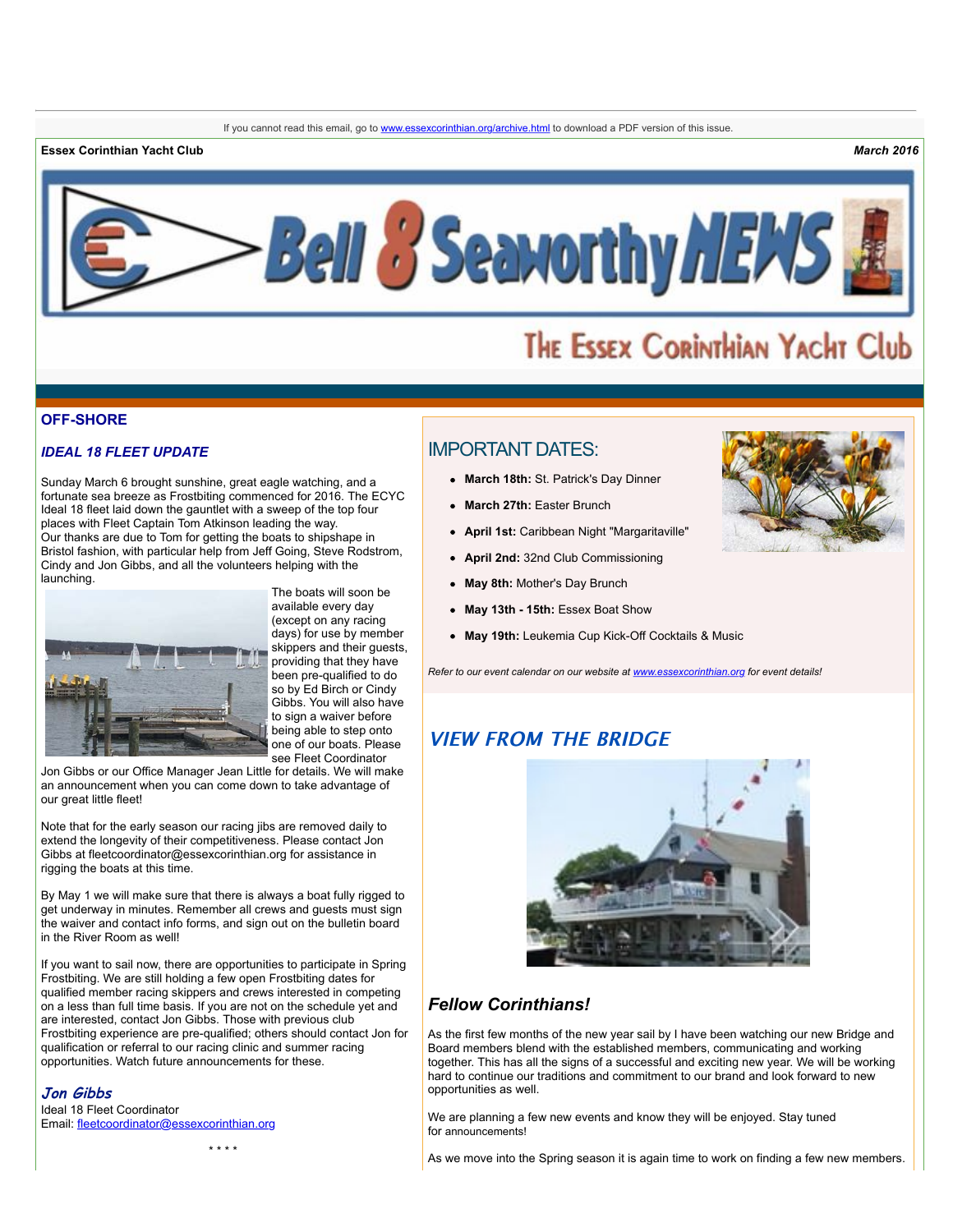## *OFF-SHORE REPORT FOR MARCH 2016:*

The ECSA calendar is set and PHRF racing will get under way soon. A small group from ECYC is planning to attend the Cruising Club of America sponsored, US Sailing Sanctioned Safety at Sea Seminar this month in Newport, RI. The two-day event is designed to satisfy training requirements for 2016 Bermuda Race, and/or general off shore racing. Our group is planning to attend day one of the seminar only (the March 19th), which will satisfy training requirements for near shore and/or coastal regattas, as is the standard for Off Soundings and all ESCA regattas. The second day of the seminar can be completed any time within the next few years for BR certification. For further information or to register, go to bermudarace.com/racetimeline.

Completion of a One Day Race Management Seminar is a great way to learn the basics of race committee participation or to improve your knowledge and become a Club Race Official (CRO), as many of our ECYC Members have. Niantic Bay Yacht Club will host a seminar on March 12th (fee of \$35) and Milford Yacht Club will host a seminar on April 9th (fee of \$45). See ussailing.org/race-officials for further details or to register.

If you are interested in attending any of the above noted seminars with some of your fellow Corinthians, contact Tim Brewer at racechair@essexcorinthian.org.

Regatta Dates to Remember:

**"Friendly" Round The Buoy Regattas: June 12th, July 10th and August 21st** 

**ECYC Cross Sound Challenge 2016: Saturday, September 24th**

**2016 Tri-Club River Races: October 1st, 8th and 15th** 

*Please contact Tim Brewer with any questions or suggestion, or to volunteer with the organization of our regattas.* 

**Tim Brewer**

*Race Committee Chair Email: [racechair@essexcorinthian.org](mailto:racechair@essexcorinthian.org)*

# *BURGEE OF THE MONTH:*

ECYC members recently sailed in the Abacos (Bahamas) and visited the **Royal Marsh Harbour Yacht Club**. Terry and Laurel Stewart, and Peter and Ruth Emblin (ECYC Vice Commodore) were welcomed by RMHYC Commodore "Woody" during Happy Hour at the Abaco Beach Resort during one of the yacht club's many get-togethers.

The Royal Marsh Harbour Yacht Club is a very friendly, social yacht club based in Marsh Harbour, Abaco, an island group in the northern Bahamas. Boaters, both power and sail, as well as land-based members, enjoy the gin-clear waters surrounding the Sea of Abaco, and participate in many social activities. Year after year, members from all over the United States and Canada spend the winter at several local



Burgee Exchange with RMHYC

marinas and the pristine anchorages of the Sea of Abaco.

For more information, go to [www.rmhyc.com](http://www.rmhyc.com)

Please also note that our Spring Commissioning is on the following Saturday, April 2nd, starting at 4 pm. I am looking forward to officially opening the 32nd year of ECYC! On the waterfront I am happy to report that our fleet of Ideal 18s is back in commission right on schedule thanks to our Fleet Captain Tom Atkinson and Coordinator Jon Gibbs. We have had two great weekend of racing so far and want to encourage all those interested in racing to get in touch with us. Please note we do have dinghy space available for this season on our brand-new ECYC dinghy dock. Please contact Jean our club manager to reserve.

assistance.

Thanks to all our board, bridge, committee and club members for making the past few months a success. We are always looking for volunteers for various committees, please let us know if you want to participate any time during the year. Committee participation is always open and not at all restricted to a sign-up early in the year. We always welcome suggestions and ideas!

Each year we find that members do not renew their membership for various reasons, and for that we ask all members to think about new qualified prospects. Bring these folks to dinner or our excellent Sunday brunch out on the deck and we will all benefit. The camaraderie and setting we have is outstanding and is hard to top. Maintaining and growing our membership is a responsibility we all share to ensure our club's future. If you have a prospect please reach out to me or Scott Konrad, our Membership Chair, for

Our galley managed by Monique and Chef Ed has been busy on Friday nights as well as for their amazing Sunday brunches. They look forward to serving outside on our deck as the weather gets warmer. This is also a great place to watch Frostbiting on the river, as the

Remember to make you reservations for Caribbean Night coming up on April 1st! It will be a great time - we all know that our club's get-togethers are always worth attending! Our event coordinators Val Votto and Terry Stewart have been working hard on perfecting our spring social event.

competition is heating up each Sunday through early May.

Please note the list of this year's board meetings dates is posted outside our office, members are always welcome to attend. The minutes from last month's meeting are also posted there.

#### **Hope you have a great month!**

#### Steve Rodstrom **[Commodore](mailto:commodore@essexcorinthian.org)**



# *NEW GUEST WIFI NETWORK AT ECYC'S CLUBHOUSE*

Our office improvements continue! After dealing with a few networking issues we now have a brand-new, secure WiFi network available, accessible to members and guests.

You can connect your wireless-enabled devices to the **"GUEST-EssexCorinthianYachtClub"** network. **Please contact Jean Little, our office manager for the password!**

To connect, open your devices WiFi connection manager and click on "GUEST-EssexCorinthianYachtClub" (please ensure you select the above, not any other network shown). You will be asked for the WPA password. Enter the password and click on OK or CONNECT.

Happy surfing!

*GUEST-EssexCorinthianYachtClub*

# *GALLEY NEWS*

If you are suffering from cabin fever, come down to ECYC. The wonderful food, water views, and friendships will brighten your mood. Ed and Monique have been outdoing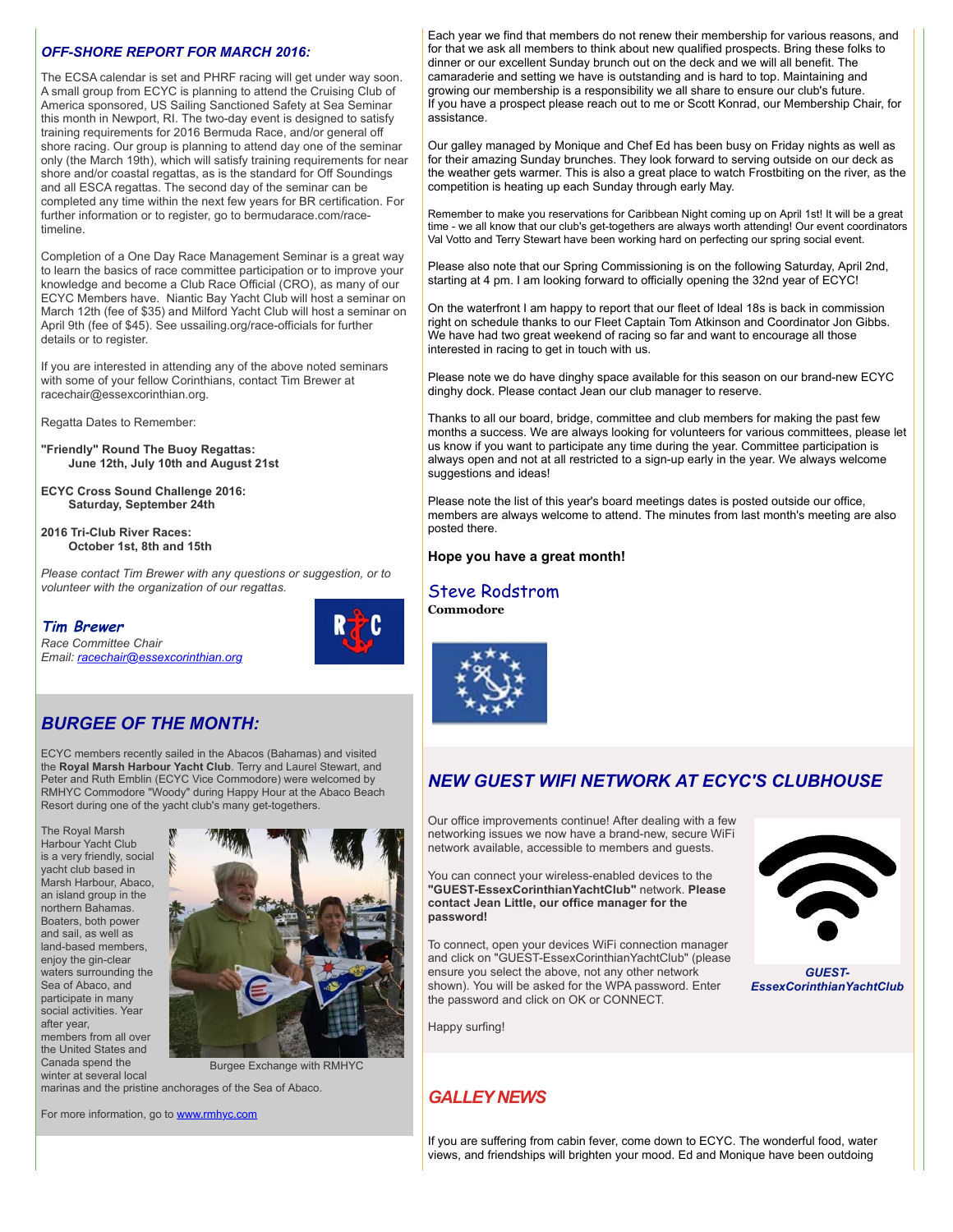# *New Racing Clinic Planned*

themselves. .

What's new and exciting this SPRING at ECYC?

We are offering a new and exciting **Co-Ed Adult Racing Clinic** to our members in the Ideal 18s!

Instructor: Cindy Gibbs

Classes will be held on 3 consecutive Wednesday nights: May 25, June 1, June 8 Time: 5:00-7:30pm Cost: \$150.00

Sign-up required. Class size will be 6 to 10 students, first come-first serve.

The clinic will be informative, the perfect way to review the rules of sailing and racing, learn about starting and general racing concepts!

To sign up, contact Cindy Gibbs at [cindysailing@essexcorinthian.org](mailto:cindysailing@essexcorinthian.org)



**Cindy Gibbs** Sailing Instructor

# *ON-SHORE & HOUSE*

The clubhouse is looking great and dining is in full swing! We have already enjoyed several lunches, dinners and brunches at the club, and there is much more to come! If you haven't come down to the club yet this month it is high time!

We have quite a busy social calendar in store - there will be a special **Easter Brunch at the Corinthian Cafe on Sunday, March 27th**, and judging from the menu it will be a great way to enjoy the holiday and leave the cooking and cleaning to someone else! Contact Monique at **monique@coastalcookingcompany.com** to make reservations!

On **Friday, April 1st**, the club will be transformed into a tropical paradise for **Caribbean Night 2016!** This year's theme is **"Margaritaville"** and Chef Ed and his team



are pulling out all the stops to provide the appropriate meal to suit the theme. Come and celebrate the beginning of the warm(er) season with us at our first big social event of the year! Party starts at 6.30 pm, **reservations are required**. Please check our **Event** page for details or call our Club Manager Jean Little to make reservations!

On the heels of Caribbean Night is our club's official **Spring Commissioning ceremony, on Saturday, April 2nd, at 4 pm**. We are hoping for blue skies to officially open ECYC season number 32!

If you have suggestions or comments, please feel free to contact me or any of our board members to share. ECYC lives and breathes with the help of our membership.

**Wishing you all a Happy Spring!** 

**Ruth Emblin**



Continue the celebration of **St. Patrick's Day** during the week with Chef Ed's themed **Friday night dinner and at brunch on Sunday.** Bring the family to the club on **Easter Sunday** and enjoy a **festive special brunch** (reservations suggested). Summer comes early to ECYC with **Caribbean Night on April 1st.** The food and music will transport you to **"Margaritaville"**. Reservations for this event are required to help our caterer prepare the delicious buffet dinner with plenty of flavors to choose

from.

Looking forward to seeing you at the club,

**Catherine Gazikas** *Galley Liaison*



# *Did You Know?*

The Galley serves a great lunch with soups, salads and all kinds of comfort food to be enjoyed while the roaring fireplace takes the chill out of this wintry weather! Why not come and give it a try? Daily Wednesdays through Saturdays, and brunch on Sundays!

Menus are available at [www.essexcorinthian.org/dining.html](http://www.essexcorinthian.org/dining.html)

**We want your feedback about our galley activities.** Please let us know what you think! Email [galleyliaison@essexcorinthian.org](mailto:galleyliaison@essexcorinthian.org)



*We want to know what you think about our galley!*

# *NEW COLUMN PLANNED FOR OUR BELL 8 NEWSLETTER:*



Tell us about your last cruise, share your favorite destinations, an interesting or inspiring experience you had on the water, recommendations for a day out on the boat, or spin a yarn.... it is up to you!

We are looking for boating stories to share with your fellow Corinthians!

We are planning to publish your stories beginning with the April issue of Bell 8.

Please email your submissions to **[bell8newsletter@essexcorinthian.org](mailto:bell8newsletter@essexcorinthian.org)** by the last day of the month to make it into the next month's issue. We are looking forward to hearing from you!

# *LOCAL EVENTS OF INTEREST:*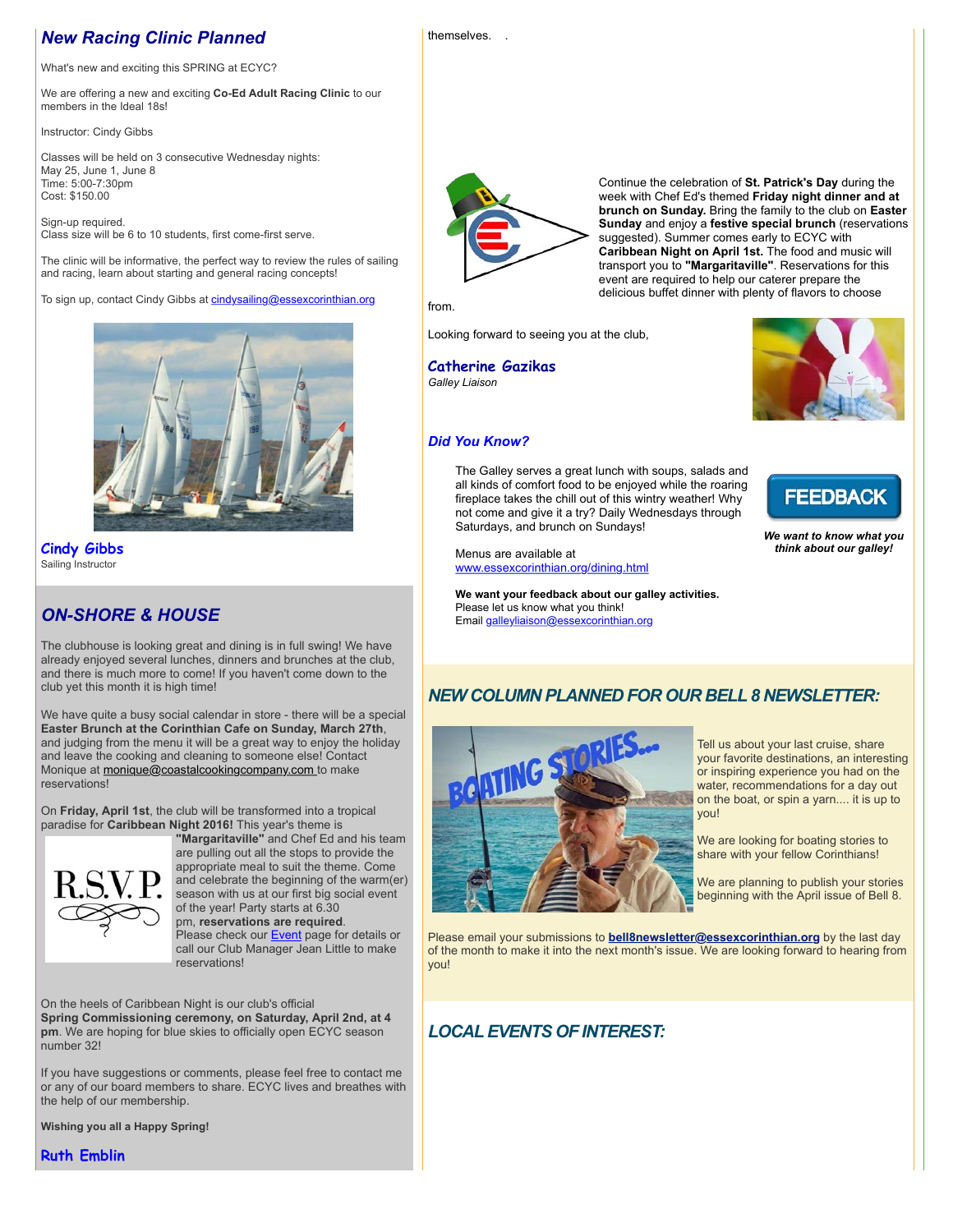

## *House Committee Update:*

Get ready, it's coming. Beginning to feel it, spring! The perennial fever is starting to ramp up. Of course, that just means time to get busy again in enhancing and maintenance our dear ECYC. The first order of business will be the continuing odyssey to get the main deck completed. When we last left this ongoing pain in the b... activity the railings were sanded, scraped, primed, and partially top coated. Time and nature were not on our side and the outdoor project season ended before we could complete everything. So back at it again. Hopefully we have a cooperative and early spring to get this one in the done column (of course I'm fooling myself as nothing is ever "done", especially this deck). Nonetheless, this task needs a crew equal to Caesar's legions, watch for notice of planned day(s).

The 2016 house committee was named last month, and for this year I will be very active toward reaching out and requesting direct assistance for the members as tasks and needs crop up. Already Myron Stacks has proven to be a wonderful addition in obtaining replacement dining table tops and review of the ice machine power cord, which caused it to shut down. Harry Bird is pursuing a flooring and safety evaluation of the attic space. Nina Thurston did a wonderful job with the holiday greens in our front boxes, she's getting ready for the colorful spring replacements.

For months, no make that years, I have been referencing the major enhancement projects I have hoped to complete a design and estimate. I've not given up, and will be directly contacting committee and members at large to elicit individuals to accept the role to complete these deliverables. Any members with knowledge and/or experience in construction, architecture, and/or building material can contact me for more information.

#### **Chuck Grusse House Chair Email: [house@essexcorinthian.org](mailto:house@essexcorinthian.org)**

*Entertainment Committee Update:*



Click on image for event details!

As mentioned, we have our first big event of the year, **Caribbean Night, scheduled for Friday, April 1st**. It will be a wonderful opportunity to start the new season at ECYC!

There are plenty of events on our club calendar, which will be officially unveiled soon! If you volunteer as an event coordinator you are guaranteed the support of many of our experiences committee members, as well as of our new Galley Liaison, Catherine Gazikas, who will help facilitate event menu creation in cooperation with Monique and Chef Ed at the Coastal Cooking Company.

We also have a number of post-race parties on the summer calendar, and are always looking for volunteers to help out.

It is our hope that by sharing the responsibility for events across a



Our friends at the Essex Yacht Club are offering a lecture on " **Preserving Plum Island for Future Generations"** on Tuesday, March 15th, starting at 6.30 pm.

Chris Cryder, Preserve Plum Island Coalition/Save the Sound will discuss the future of Plum Island and its impact on Long Island Sound.

Pre-Talk Dinner Service 5.30 to 6.30 Dinner reservations must be made at least 24 hours in advance. All are welcome to come just for cocktails and the talk at 6.30!

#### *[Download a flyer by clicking HERE.](http://r20.rs6.net/tn.jsp?e=001Gs7icPmytMae9dvt8j4ct8Ul64mIJzP68tpN77v-xuX4EQNGTKhlsCsR4X0FwZNsqBdEdHC3-6ObeDBrTD663U471aj-3QzcTbGbJGGveZt80k-mxItyouXN_OyQsCwvjl0l1tPngxgRDewTXMRsrTEvndAhngrSvhU7Rj1-2XWy3QS5hM_M8A==)*

**\* \* \* \***

**Check out the spring program at the** Connecticut River Museum **by clicking [HERE!](http://www.ctrivermuseum.org)**

Here is a photo from the **Privateers' Bash 2016 at the Connecticut River Museum on February 27th!**

A crew of swashbuckling ECYCers took over the museum and claimed some prizes!

This is an annual event held by our friends from the Connecticut River Museum. We hope you will join us next year! Arrrrgh!



# *SAVE THE DATE: ECYC TO HOST 2016 KICK-OFF EVENT ON MAY 19TH*

**As part of our cooperation with Duck Island and North Cove Yacht Clubs in support of the Leukemia Cup Regatta, our club is proud to once again host the LEUKEMIA CUP KICK-OFF!**

The **Leukemia Cup Kick-Off** is a very social and informative event for anyone interested in supporting the lifesaving work of the Leukemia & Lymphoma Society. The Leukemia Cup Regatta is a race held in almost every (sailing) state across our nation. What is better than doing something for the good of others AND enjoying time out on the water? And if you are not

a sailor, you can still help with the regatta by supporting one of our teams racing or by creating your own virtual team for fundraising.

More will be explained on **Thursday, May 19th, beginning at 6.30 pm**. We are pleased to



have been able to win support from the fellows of **"Long Splice"** as our musical entertainment for the night! You may know them if you frequent the Gris....they have agreed to provide us with a special musical performance in support of the Leukemia & Lymphoma Society!

You can look forward to cocktails and snacks, raffles, seafaring music and inspiring moments!

PLEASE SUPPORT ECYC'S COMMITMENT TO THE LEUKEMIA CUP REGATTA even if you are not

a sailor! Come to the Leukemia Cup 2016 Kick-Off Party at ECYC on May 19th!

**This is a ticketed event - tickets will be available for sale shortly! Stay tuned for more information.**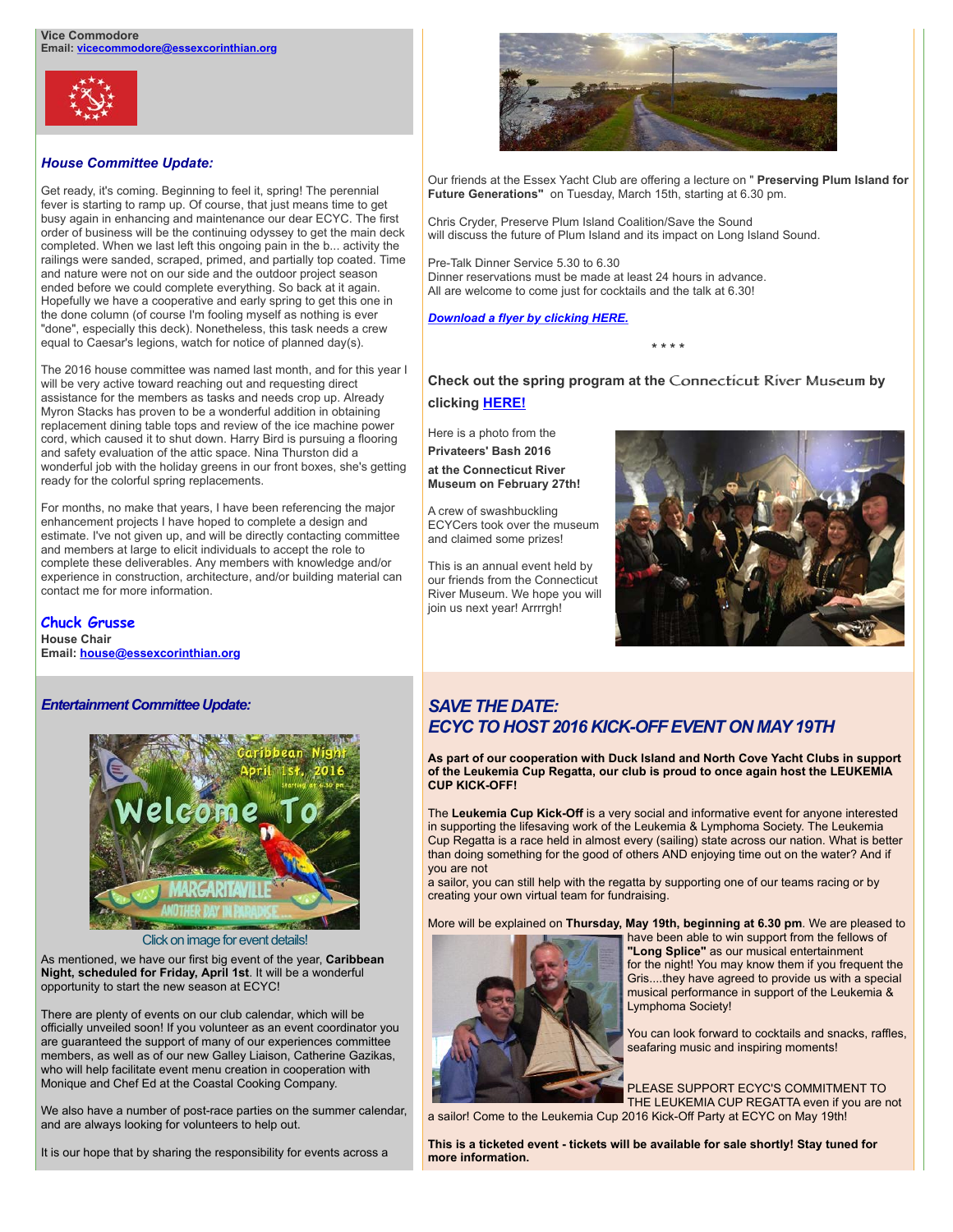larger number of volunteers "entertainment" will become more fun and less of a burden for just a few individuals. Please consider stepping forward to take up the organization of one of our 2016 events!

The official event calendar will be published soon, but you can already get an idea of our plans for 2016 by going to the Events page on our website. Check out the online calendar and select a club event you would like to become involved in!

As we are a membership-driven organization the philosophy is **"all hands on deck"** to make the 32nd year of our club successful and enjoyable for all!

Remember, our events are listed online at our website, just go to [www.essexcorinthian.org](http://www.essexcorinthian.org) ... and click on "Events"!

#### **Ruth Emblin**

**Vice Commodore & 2016 On-Shore Events Email: [vicecommodore@essexcorinthian.org](mailto:vicecommodore@essexcorinthian.org) or [events@essexcorinthian.org](mailto:events@essexcorinthian.org)**

#### *Membership Update:*

After some natural attrition at dues time, membership has now stabilized for the coming year and we're eagerly awaiting the onset of warmer weather and spring activities to bring our ranks out of hibernation.

We're delighted to welcome back charter member **Marvin Wisch, MD and his wife, Jo Ann, of Fairlawn, NJ,** after a seven-year hiatus. And while we'll miss her late husband, Doug, we're very pleased to have Essex resident Nina Thurston carry on his membership this year.

Your committee is following up on a handful of new expressions of interest - all from active boaters -- and we're working to gently convert them to formal membership applications for Board action. Otherwise, though, it's been unnervingly quiet...which reminds us of your role in membership recruitment.

Please think of opportunities throughout your work, social, and civic circles to introduce anyone whom you believe would enjoy the Corinthian experience. If you're planning to bring a membership prospect for dinner or another Club event, just give me and any of our Board members a heads-up so we can be there to properly welcome your guest and, when the time's right, explain our simple application process. We'll do our best to make it as easy as possible for all involved - with action at the next monthly Board meeting following receipt of the application and payment. We all have choices in how we spend our leisure time and money,

but ECYC continues to represent unequalled value in recreation, dining, and fellowship. Spread the word!

Thanks, in advance, and see you on the water!

**Scott Konrad Membership Chair Email: [membership@essexcorinthian.org](mailto:membership@essexcorinthian.org)** Please contact me if you have any questions or would like to help with the event on May 19th or the Leukemia Cup Regatta on August 27th.

# **[Ruth Emblin](mailto:vicecommodore@essexcorinthian.org)**

*Connecticut Leukemia Cup Regatta Co-Chair*



# *Did You Know?*

#### **NO SMOKING AT ECYC;**



The clubhouse, the decks and the surrounding dock areas are non-smoking areas. Please remind your guests of this restriction, it is part of a facility-wide prohibition of open flames.

#### **WEBSITE:**

All of our events and announcements, as well as archive copies of the Bell 8 Newsletter are available online at our website, [www.essexcorinthian.org!](http://www.essexcorinthian.org)

#### **IMPORTANT REMINDERS:**

- **The update period for the 2016 Membership Roster has ended.** At this time we can no longer accept any changes to your contact information for the printed roster. **However**, if you move or change your contact information during the year, please contact **Office Manager Jean Little** with the details so you do not miss any communication from the club!
- A quick reminder that the **2016 membership dues payment as well as any**  $\bullet$ **outstanding galley and other bills** should be remitted as soon as possible to avoid finance charges and/or affecting your club use privileges.
- $\bullet$ Please remember that with the chance of domain to **www.essexcorinthian.org** two years ago, the general office email address was changed to **[ecyc@essexcorinthian.org.](mailto:ecyc@essexcorinthian.org)**



# *Green Tip of the Month:*

#### **GOOD MATE PROGRAM FOR BOATERS by the Ocean Conservancy**

Springtime is just around the corner, and if you are a boat owner, you are likely itching to get your hands on your boat again. Covers will soon come off, and we'll be scrubbing, sanding, painting, refueling, doing oil changes and all the work required to get our boats ready for the season.

The Good Mate Program by the Ocean Conservancy

contains a plethora of useful information to help boaters do all that while reducing the negative impact of these activities on the environment. Ocean Conservancy's Good Mate program outlines best boating practices - practical steps you can use every day.

You can got to the online version of the GOOD MATE PROGRAM by clicking below:



There is also a PDF version of the brochure you may download and print. To access it please **[CLICK HERE!](http://www.oceanconservancy.org/do-your-part/green-boating/2014-good-mate-brochure.pdf)**

**Thank you for being an environmentally aware ECYC member!**

**Ruth Emblin**  *ECYC Fleet Communicator*